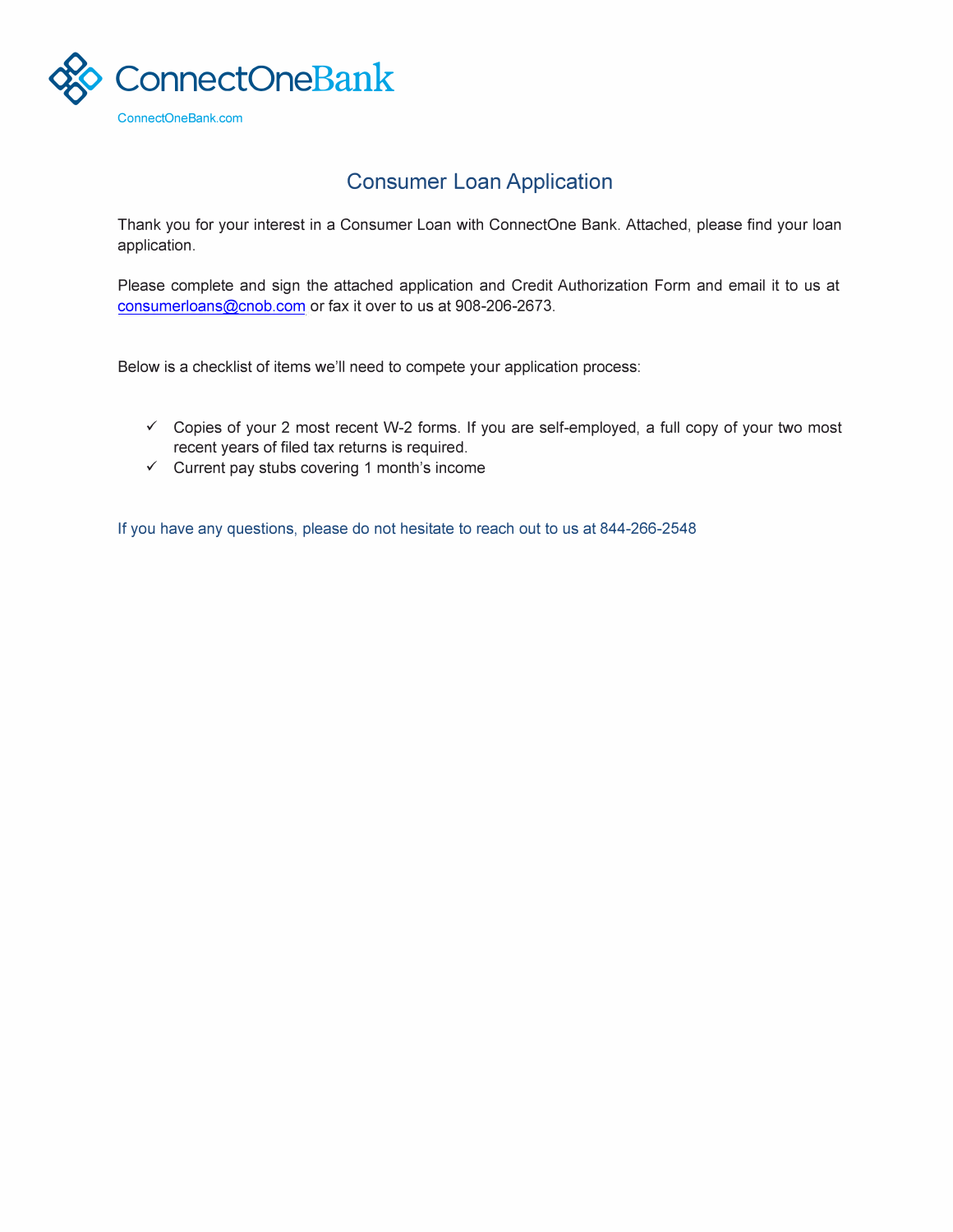## **CONSUMER LOAN APPLICATION**

| <b>CREDIT REQUESTED</b>                                                                       |                                           |                                                |              |                                         |                                       | <b>COLLATERAL OFFERED</b>                                             |                                              |                 |            |        |                      |              |  |
|-----------------------------------------------------------------------------------------------|-------------------------------------------|------------------------------------------------|--------------|-----------------------------------------|---------------------------------------|-----------------------------------------------------------------------|----------------------------------------------|-----------------|------------|--------|----------------------|--------------|--|
| Amount Requested<br># of Payments                                                             |                                           |                                                |              |                                         |                                       | Deposit Account/Investments                                           |                                              |                 |            |        |                      |              |  |
| $\Box$ Unsecured<br>$\Box$ Titled / Vehicle $\Box$ Other<br>Description of Collateral Offered |                                           |                                                |              |                                         |                                       |                                                                       |                                              |                 |            |        |                      |              |  |
|                                                                                               |                                           |                                                |              |                                         |                                       |                                                                       |                                              |                 |            |        |                      |              |  |
| Purpose of Credit Request                                                                     |                                           |                                                |              |                                         |                                       |                                                                       |                                              |                 |            |        |                      |              |  |
|                                                                                               |                                           |                                                |              |                                         |                                       | Personal Loan<br>Auto Loan<br>Credit<br>Requested is:<br>Cash Reserve |                                              |                 |            |        |                      |              |  |
| <b>APPLICANT</b>                                                                              |                                           |                                                |              |                                         |                                       |                                                                       | <b>CO-APPLICANT</b>                          |                 |            |        |                      |              |  |
| If the Applicant is married, he or she may apply for individual credit.                       |                                           |                                                |              |                                         |                                       |                                                                       |                                              |                 |            |        |                      |              |  |
| Applicant's Role:<br><b>Borrower</b><br>Name                                                  | Guarantor                                 |                                                | Co-Signer    |                                         |                                       | Name                                                                  | Applicant's Role:                            | <b>Borrower</b> | Guarantor  |        |                      | Co-Signer    |  |
|                                                                                               |                                           |                                                |              |                                         |                                       |                                                                       |                                              |                 |            |        |                      |              |  |
| Date of Birth                                                                                 | <b>SSN</b><br>Date of Birth<br><b>SSN</b> |                                                |              |                                         |                                       |                                                                       |                                              |                 |            |        |                      |              |  |
| Driver's Lic. #                                                                               |                                           |                                                | Exp. Date    |                                         |                                       |                                                                       | Driver's Lic. #                              |                 |            |        |                      | Exp. Date    |  |
| <b>Home Street Address</b>                                                                    |                                           |                                                |              | Yrs/Mos.                                |                                       |                                                                       | <b>Home Street Address</b><br>Yrs/Mos.       |                 |            |        |                      |              |  |
| City, State, Zip                                                                              |                                           | County                                         |              |                                         |                                       |                                                                       | City, State, Zip                             |                 |            | County |                      |              |  |
| Home Phone                                                                                    | Cell Phone                                |                                                |              |                                         |                                       |                                                                       | Home Phone<br>Cell Phone                     |                 |            |        |                      |              |  |
| <b>E-Mail Address</b>                                                                         |                                           |                                                |              |                                         |                                       |                                                                       | <b>E-Mail Address</b>                        |                 |            |        |                      |              |  |
| # of Dependents                                                                               | Ages of Dependents                        |                                                |              |                                         | # of Dependents<br>Ages of Dependents |                                                                       |                                              |                 |            |        |                      |              |  |
| Previous Address (if current less than 2 years)                                               |                                           |                                                |              | Yrs/Mos.                                |                                       | Previous Address (if current less than 2 years)                       |                                              |                 |            |        |                      | Yrs/Mos.     |  |
| City, State, Zip                                                                              |                                           |                                                |              |                                         |                                       | City, State, Zip                                                      |                                              |                 |            |        |                      |              |  |
| <b>EMPLOYMENT INFORMATION - APPLICANT</b>                                                     |                                           |                                                |              |                                         |                                       |                                                                       | <b>CO-APPLICANT</b>                          |                 |            |        |                      |              |  |
| <b>Business Name/Employer</b>                                                                 |                                           | Self Employed<br><b>Business Name/Employer</b> |              |                                         |                                       |                                                                       | Self Employed<br>$\mathcal{L}_{\mathcal{A}}$ |                 |            |        |                      |              |  |
| <b>Business/Employer Street Address</b>                                                       |                                           |                                                |              |                                         |                                       |                                                                       | <b>Business/Employer Street Address</b>      |                 |            |        |                      |              |  |
|                                                                                               |                                           |                                                |              |                                         |                                       |                                                                       |                                              |                 |            |        |                      |              |  |
| City, State, Zip                                                                              |                                           |                                                |              |                                         |                                       |                                                                       | City, State, Zip                             |                 |            |        |                      |              |  |
| <b>Business Phone</b><br>Monthly Income                                                       |                                           |                                                |              |                                         |                                       |                                                                       | Monthly Income<br><b>Business Phone</b>      |                 |            |        |                      |              |  |
| Position/Title                                                                                |                                           | From                                           | To           |                                         |                                       |                                                                       | Position/Title                               |                 | To<br>From |        |                      |              |  |
| Previous Business Name/Employer                                                               |                                           |                                                |              | Self Employed                           |                                       | Previous Business Name/Employer                                       |                                              |                 |            |        | $\Box$ Self Employed |              |  |
| <b>Business/Employer Street Address</b>                                                       |                                           |                                                |              | <b>Business/Employer Street Address</b> |                                       |                                                                       |                                              |                 |            |        |                      |              |  |
| City, State, Zip                                                                              |                                           |                                                |              | City, State, Zip                        |                                       |                                                                       |                                              |                 |            |        |                      |              |  |
| <b>Business Phone</b><br>Monthly Income                                                       |                                           |                                                |              |                                         |                                       |                                                                       | <b>Business Phone</b><br>Monthly Income      |                 |            |        |                      |              |  |
| Position/Title<br>From                                                                        |                                           |                                                | To           |                                         |                                       |                                                                       | Position/Title                               |                 |            | From   |                      | To           |  |
| PERSONAL REFERENCES - APPLICANT                                                               |                                           |                                                |              |                                         |                                       |                                                                       | <b>CO-APPLICANT</b>                          |                 |            |        |                      |              |  |
| Name                                                                                          |                                           |                                                |              | Relationship                            |                                       |                                                                       | Name                                         |                 |            |        |                      | Relationship |  |
| <b>Address</b>                                                                                |                                           |                                                |              | Phone                                   |                                       |                                                                       | <b>Address</b>                               |                 |            |        |                      | Phone        |  |
| Name                                                                                          |                                           |                                                | Relationship |                                         |                                       | Name                                                                  |                                              |                 |            |        |                      | Relationship |  |
| Address                                                                                       |                                           |                                                |              | Phone                                   |                                       |                                                                       | <b>Address</b>                               |                 |            |        |                      | Phone        |  |
| Name                                                                                          |                                           |                                                | Relationship |                                         |                                       | Name                                                                  |                                              |                 |            |        |                      | Relationship |  |
| Address                                                                                       |                                           |                                                |              | Phone                                   |                                       |                                                                       | Address                                      |                 |            |        |                      | Phone        |  |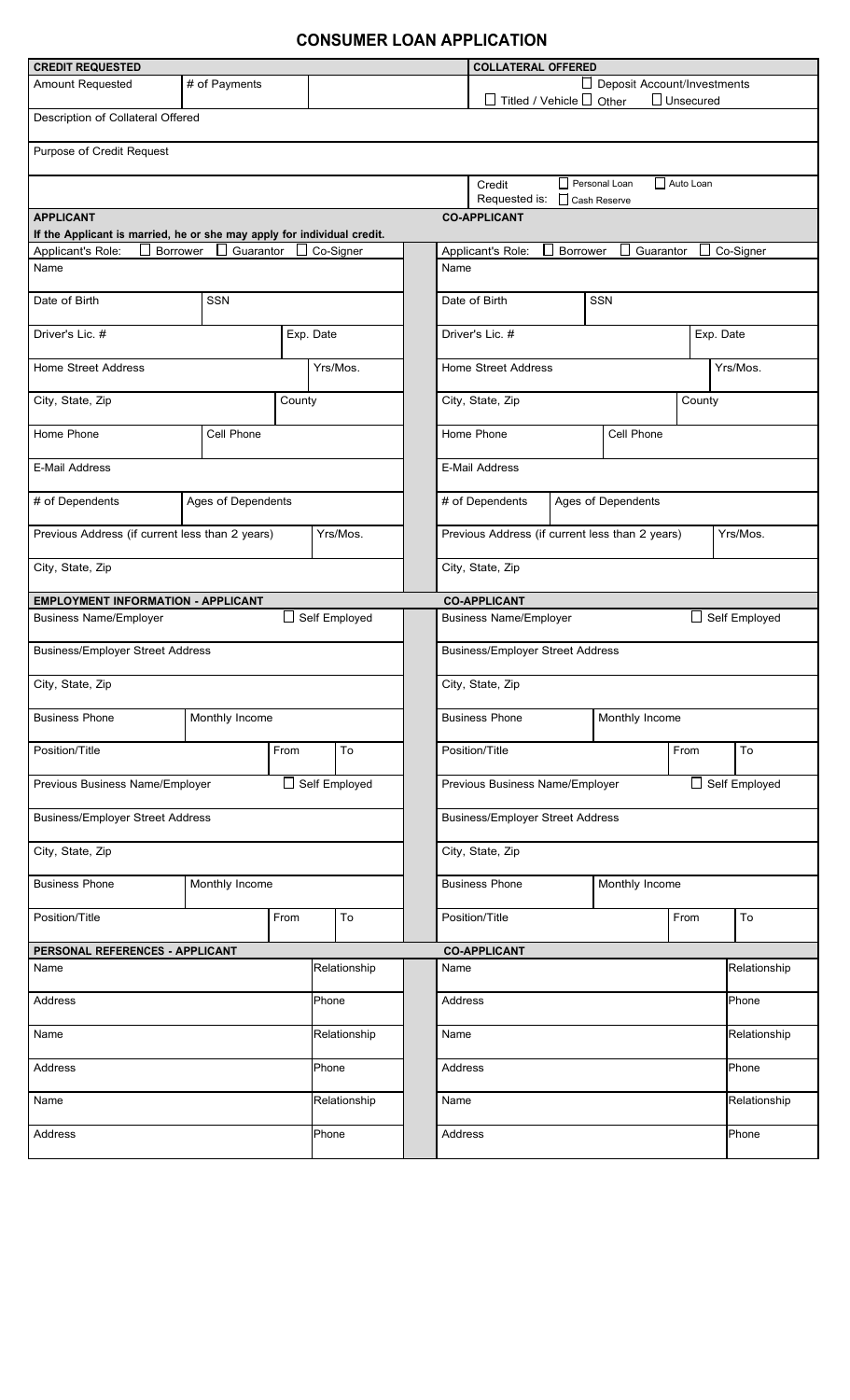| ABOUT YOUR EXISTING LOANS AND ACCOUNTS<br>$\Box$ Rent Home<br>Own Home in the following names:                                                                                                                                                                                                                                                                                                                                                                                                                                                                                                                                                                                                                                                                                                                                                                                                                                                                                                                                                                                                                                                                                                                                                                |                                  |                          |                                |                                                                                                          |                                                             |                    |                                                              |                                   |  |                                                            |                        |  |  |
|---------------------------------------------------------------------------------------------------------------------------------------------------------------------------------------------------------------------------------------------------------------------------------------------------------------------------------------------------------------------------------------------------------------------------------------------------------------------------------------------------------------------------------------------------------------------------------------------------------------------------------------------------------------------------------------------------------------------------------------------------------------------------------------------------------------------------------------------------------------------------------------------------------------------------------------------------------------------------------------------------------------------------------------------------------------------------------------------------------------------------------------------------------------------------------------------------------------------------------------------------------------|----------------------------------|--------------------------|--------------------------------|----------------------------------------------------------------------------------------------------------|-------------------------------------------------------------|--------------------|--------------------------------------------------------------|-----------------------------------|--|------------------------------------------------------------|------------------------|--|--|
| Monthly Payment / Rent                                                                                                                                                                                                                                                                                                                                                                                                                                                                                                                                                                                                                                                                                                                                                                                                                                                                                                                                                                                                                                                                                                                                                                                                                                        |                                  | <b>Purchase Price</b>    |                                |                                                                                                          | Date Purch.<br><b>Present Value</b><br>Original Loan Amount |                    |                                                              |                                   |  | <b>Current Loan Balance</b>                                |                        |  |  |
| \$                                                                                                                                                                                                                                                                                                                                                                                                                                                                                                                                                                                                                                                                                                                                                                                                                                                                                                                                                                                                                                                                                                                                                                                                                                                            |                                  |                          |                                |                                                                                                          |                                                             |                    |                                                              |                                   |  |                                                            |                        |  |  |
| Name and Address of Mortgage Holder or Landlord                                                                                                                                                                                                                                                                                                                                                                                                                                                                                                                                                                                                                                                                                                                                                                                                                                                                                                                                                                                                                                                                                                                                                                                                               |                                  |                          |                                |                                                                                                          |                                                             |                    |                                                              |                                   |  |                                                            |                        |  |  |
| Name of My Financial Institution                                                                                                                                                                                                                                                                                                                                                                                                                                                                                                                                                                                                                                                                                                                                                                                                                                                                                                                                                                                                                                                                                                                                                                                                                              |                                  |                          |                                |                                                                                                          |                                                             | Checking Account # |                                                              |                                   |  | Savings Account #                                          |                        |  |  |
| OTHER INCOME (IF ANY) - Indicate Monthly Values (Alimony, Child Support or Separate Maintenance income need not be revealed if you do not<br>wish to have it considered as a basis for repaying this obligation.)                                                                                                                                                                                                                                                                                                                                                                                                                                                                                                                                                                                                                                                                                                                                                                                                                                                                                                                                                                                                                                             |                                  |                          |                                |                                                                                                          |                                                             |                    |                                                              |                                   |  |                                                            |                        |  |  |
| Interest / Dividends<br>\$                                                                                                                                                                                                                                                                                                                                                                                                                                                                                                                                                                                                                                                                                                                                                                                                                                                                                                                                                                                                                                                                                                                                                                                                                                    |                                  | Rental Income<br>\$      |                                | Other Income<br>\$                                                                                       |                                                             |                    |                                                              | Describe "Other Income" Source    |  |                                                            |                        |  |  |
| <b>ASSETS</b>                                                                                                                                                                                                                                                                                                                                                                                                                                                                                                                                                                                                                                                                                                                                                                                                                                                                                                                                                                                                                                                                                                                                                                                                                                                 |                                  |                          |                                |                                                                                                          |                                                             |                    |                                                              | <b>LOANS OR OTHER OBLIGATIONS</b> |  |                                                            |                        |  |  |
| Category                                                                                                                                                                                                                                                                                                                                                                                                                                                                                                                                                                                                                                                                                                                                                                                                                                                                                                                                                                                                                                                                                                                                                                                                                                                      |                                  |                          |                                |                                                                                                          | Value                                                       |                    | Category                                                     |                                   |  | <b>Amt Owed</b>                                            | <b>Monthly Payment</b> |  |  |
|                                                                                                                                                                                                                                                                                                                                                                                                                                                                                                                                                                                                                                                                                                                                                                                                                                                                                                                                                                                                                                                                                                                                                                                                                                                               | Cash/Deposits                    |                          |                                |                                                                                                          | \$                                                          |                    |                                                              |                                   |  |                                                            |                        |  |  |
|                                                                                                                                                                                                                                                                                                                                                                                                                                                                                                                                                                                                                                                                                                                                                                                                                                                                                                                                                                                                                                                                                                                                                                                                                                                               | <b>Stocks or Bonds</b>           |                          |                                |                                                                                                          | \$                                                          |                    |                                                              |                                   |  |                                                            |                        |  |  |
| Automobiles                                                                                                                                                                                                                                                                                                                                                                                                                                                                                                                                                                                                                                                                                                                                                                                                                                                                                                                                                                                                                                                                                                                                                                                                                                                   |                                  |                          |                                |                                                                                                          | \$                                                          |                    | Auto Loans                                                   |                                   |  | \$                                                         | \$                     |  |  |
| <b>Real Estate</b>                                                                                                                                                                                                                                                                                                                                                                                                                                                                                                                                                                                                                                                                                                                                                                                                                                                                                                                                                                                                                                                                                                                                                                                                                                            |                                  |                          |                                |                                                                                                          | \$                                                          |                    | <b>Real Estate Loans</b>                                     |                                   |  | \$                                                         | \$                     |  |  |
|                                                                                                                                                                                                                                                                                                                                                                                                                                                                                                                                                                                                                                                                                                                                                                                                                                                                                                                                                                                                                                                                                                                                                                                                                                                               | Life Insurance (Face Value: \$)  |                          |                                |                                                                                                          | \$                                                          |                    | Life Insurance Loans                                         |                                   |  | \$                                                         | \$                     |  |  |
|                                                                                                                                                                                                                                                                                                                                                                                                                                                                                                                                                                                                                                                                                                                                                                                                                                                                                                                                                                                                                                                                                                                                                                                                                                                               | <b>Retirement Funds</b>          |                          |                                |                                                                                                          | \$                                                          |                    |                                                              | <b>Credit Card Debt</b>           |  |                                                            | \$                     |  |  |
|                                                                                                                                                                                                                                                                                                                                                                                                                                                                                                                                                                                                                                                                                                                                                                                                                                                                                                                                                                                                                                                                                                                                                                                                                                                               | <b>Other Assets</b>              |                          |                                |                                                                                                          | \$                                                          |                    | <b>Other Obligations</b>                                     |                                   |  | \$                                                         | \$                     |  |  |
|                                                                                                                                                                                                                                                                                                                                                                                                                                                                                                                                                                                                                                                                                                                                                                                                                                                                                                                                                                                                                                                                                                                                                                                                                                                               | <b>Total Assets</b>              |                          |                                |                                                                                                          | \$                                                          |                    | <b>Total Liabilities</b>                                     |                                   |  | \$                                                         | \$                     |  |  |
|                                                                                                                                                                                                                                                                                                                                                                                                                                                                                                                                                                                                                                                                                                                                                                                                                                                                                                                                                                                                                                                                                                                                                                                                                                                               |                                  |                          |                                |                                                                                                          |                                                             |                    | <b>Net Worth</b>                                             |                                   |  | \$                                                         |                        |  |  |
| <b>QUESTIONS</b>                                                                                                                                                                                                                                                                                                                                                                                                                                                                                                                                                                                                                                                                                                                                                                                                                                                                                                                                                                                                                                                                                                                                                                                                                                              |                                  |                          |                                |                                                                                                          |                                                             |                    |                                                              |                                   |  |                                                            |                        |  |  |
| Applicant                                                                                                                                                                                                                                                                                                                                                                                                                                                                                                                                                                                                                                                                                                                                                                                                                                                                                                                                                                                                                                                                                                                                                                                                                                                     |                                  | Co-Applicant             |                                |                                                                                                          |                                                             |                    |                                                              |                                   |  | Explanation (Please use an additional sheet if necessary.) |                        |  |  |
| $\Box$ Yes                                                                                                                                                                                                                                                                                                                                                                                                                                                                                                                                                                                                                                                                                                                                                                                                                                                                                                                                                                                                                                                                                                                                                                                                                                                    | $\square$ No                     | $\Box$ Yes               | $\Box$ No                      |                                                                                                          |                                                             |                    |                                                              |                                   |  |                                                            |                        |  |  |
| $\mathsf{\mathsf{I}Yes}$                                                                                                                                                                                                                                                                                                                                                                                                                                                                                                                                                                                                                                                                                                                                                                                                                                                                                                                                                                                                                                                                                                                                                                                                                                      | $\square$ No                     | $\Box$ Yes               | $\Box$ No                      | you?                                                                                                     | Are there any outstanding judgments against                 |                    |                                                              |                                   |  |                                                            |                        |  |  |
| $\mathsf{\neg\mathsf{Yes}}$                                                                                                                                                                                                                                                                                                                                                                                                                                                                                                                                                                                                                                                                                                                                                                                                                                                                                                                                                                                                                                                                                                                                                                                                                                   | $\Box$ No                        | $\sqcup$ Yes             | $\square$ No                   | Have you ever been declared bankrupt?<br>Have you had property foreclosed upon or given                  |                                                             |                    |                                                              |                                   |  |                                                            |                        |  |  |
|                                                                                                                                                                                                                                                                                                                                                                                                                                                                                                                                                                                                                                                                                                                                                                                                                                                                                                                                                                                                                                                                                                                                                                                                                                                               |                                  |                          |                                | title or deed in lieu thereof in the last 7 years?                                                       |                                                             |                    |                                                              |                                   |  |                                                            |                        |  |  |
| $\mathsf{\mathsf{I}Yes}$                                                                                                                                                                                                                                                                                                                                                                                                                                                                                                                                                                                                                                                                                                                                                                                                                                                                                                                                                                                                                                                                                                                                                                                                                                      | $\Box$ No                        | $\Box$ Yes               | $\Box$ No                      | Are you a party to a lawsuit?                                                                            |                                                             |                    |                                                              |                                   |  |                                                            |                        |  |  |
| $\mathsf{\neg}$ Yes                                                                                                                                                                                                                                                                                                                                                                                                                                                                                                                                                                                                                                                                                                                                                                                                                                                                                                                                                                                                                                                                                                                                                                                                                                           | $\Box$ No                        | $\sqcup$ Yes             | $\square$ No                   | Are you obligated on any loan resulting in<br>judgment, foreclosure or title transfer?                   |                                                             |                    |                                                              |                                   |  |                                                            |                        |  |  |
| $\sqcup$ Yes                                                                                                                                                                                                                                                                                                                                                                                                                                                                                                                                                                                                                                                                                                                                                                                                                                                                                                                                                                                                                                                                                                                                                                                                                                                  | $\Box$ No                        | $\Box$ Yes               | $\square$ No                   | Are you delinquent, in default on any Federal<br>debt, financial obligation, bond, or loan<br>quarantee? |                                                             |                    |                                                              |                                   |  |                                                            |                        |  |  |
|                                                                                                                                                                                                                                                                                                                                                                                                                                                                                                                                                                                                                                                                                                                                                                                                                                                                                                                                                                                                                                                                                                                                                                                                                                                               | $\Box$ Yes $\Box$ No             | $ \Box$ Yes              | $\Box$ No                      | Are you obligated to pay alimony, child support<br>or separate maintenance?                              |                                                             |                    |                                                              |                                   |  |                                                            |                        |  |  |
| $\mathsf{\neg\mathsf{Yes}}$                                                                                                                                                                                                                                                                                                                                                                                                                                                                                                                                                                                                                                                                                                                                                                                                                                                                                                                                                                                                                                                                                                                                                                                                                                   | $\Box$ No                        | $\Box$ Yes               | $\Box$ No                      | Is any part of the down payment borrowed?                                                                |                                                             |                    |                                                              |                                   |  |                                                            |                        |  |  |
| $\mathsf{\rceil}$ Yes                                                                                                                                                                                                                                                                                                                                                                                                                                                                                                                                                                                                                                                                                                                                                                                                                                                                                                                                                                                                                                                                                                                                                                                                                                         | $\square$ No                     | $\Box$ Yes               | $\Box$ No                      | Are you a co-maker or an endorser on a loan?                                                             |                                                             |                    |                                                              |                                   |  |                                                            |                        |  |  |
| Yes                                                                                                                                                                                                                                                                                                                                                                                                                                                                                                                                                                                                                                                                                                                                                                                                                                                                                                                                                                                                                                                                                                                                                                                                                                                           | $\Box$ No                        | $\Box$ Yes               | $\square$ No                   | Have you ever had merchandise repossessed?                                                               |                                                             |                    |                                                              |                                   |  |                                                            |                        |  |  |
| Yes                                                                                                                                                                                                                                                                                                                                                                                                                                                                                                                                                                                                                                                                                                                                                                                                                                                                                                                                                                                                                                                                                                                                                                                                                                                           | $\square$ No<br>$\Box$ No        | $\Box$ Yes<br>$\Box$ Yes | $\Box$ No                      | Have you ever been denied credit with us?                                                                |                                                             |                    |                                                              |                                   |  |                                                            |                        |  |  |
| Yes                                                                                                                                                                                                                                                                                                                                                                                                                                                                                                                                                                                                                                                                                                                                                                                                                                                                                                                                                                                                                                                                                                                                                                                                                                                           |                                  |                          | $\bigsqcup$ No                 | Are you a U.S. citizen?                                                                                  |                                                             |                    |                                                              |                                   |  |                                                            |                        |  |  |
| Yes                                                                                                                                                                                                                                                                                                                                                                                                                                                                                                                                                                                                                                                                                                                                                                                                                                                                                                                                                                                                                                                                                                                                                                                                                                                           | $\bigsqcup$ No                   | $\Box$ Yes               | $\Box$ No                      | If no, are you a resident alien?                                                                         |                                                             |                    |                                                              |                                   |  |                                                            |                        |  |  |
| $\mathsf{\rceil}$ Yes                                                                                                                                                                                                                                                                                                                                                                                                                                                                                                                                                                                                                                                                                                                                                                                                                                                                                                                                                                                                                                                                                                                                                                                                                                         | $\bigsqcup$ No                   | $\bigsqcup$ Yes          | $\bigsqcup$ No                 | If no, are you a non-resident alien?                                                                     |                                                             |                    |                                                              |                                   |  |                                                            |                        |  |  |
| <b>APPLICANT SIGNATURES</b>                                                                                                                                                                                                                                                                                                                                                                                                                                                                                                                                                                                                                                                                                                                                                                                                                                                                                                                                                                                                                                                                                                                                                                                                                                   |                                  |                          |                                |                                                                                                          |                                                             |                    |                                                              |                                   |  |                                                            |                        |  |  |
| I/We hereby apply for the loan or credit described in this application. I/We certify that I/we made no misrepresentations in this loan application<br>or in any related documents, that all information is true and complete, and that I/we did not omit any important information. I/We agree that any<br>property securing the loan or credit will not be used for any illegal or restricted purpose. Lender is authorized to verify with other parties and to<br>make any investigation of my/our credit, either directly or through any agency employed by Lender for that purpose. Lender may disclose to any<br>other interested parties information as to Lender's experiences or transactions with my/our account. I/We understand that Lender will retain this<br>application and any other credit information Lender receives, even if no loan or credit is granted. These representations and authorizations<br>extend not only to Lender, but also to any insurer of the loan and to any investor to whom Lender may sell all or any part of the loan. I/We<br>further authorize Lender to provide to any such insurer or investor any information and documentation that they may request with respect to<br>my/our application, credit or loan. |                                  |                          |                                |                                                                                                          |                                                             |                    |                                                              |                                   |  |                                                            |                        |  |  |
| We intend to apply for joint credit<br>(Initial)<br>(Initial)                                                                                                                                                                                                                                                                                                                                                                                                                                                                                                                                                                                                                                                                                                                                                                                                                                                                                                                                                                                                                                                                                                                                                                                                 |                                  |                          |                                |                                                                                                          |                                                             |                    |                                                              |                                   |  |                                                            |                        |  |  |
|                                                                                                                                                                                                                                                                                                                                                                                                                                                                                                                                                                                                                                                                                                                                                                                                                                                                                                                                                                                                                                                                                                                                                                                                                                                               | <b>Co-Applicant</b><br>Applicant |                          |                                |                                                                                                          |                                                             |                    |                                                              |                                   |  |                                                            |                        |  |  |
| <b>APPLICANT:</b>                                                                                                                                                                                                                                                                                                                                                                                                                                                                                                                                                                                                                                                                                                                                                                                                                                                                                                                                                                                                                                                                                                                                                                                                                                             |                                  |                          |                                |                                                                                                          |                                                             |                    |                                                              |                                   |  |                                                            |                        |  |  |
|                                                                                                                                                                                                                                                                                                                                                                                                                                                                                                                                                                                                                                                                                                                                                                                                                                                                                                                                                                                                                                                                                                                                                                                                                                                               | х                                |                          |                                |                                                                                                          |                                                             |                    |                                                              |                                   |  |                                                            |                        |  |  |
| <b>Co-Applicant</b><br>Applicant<br>Date<br>Date                                                                                                                                                                                                                                                                                                                                                                                                                                                                                                                                                                                                                                                                                                                                                                                                                                                                                                                                                                                                                                                                                                                                                                                                              |                                  |                          |                                |                                                                                                          |                                                             |                    |                                                              |                                   |  |                                                            |                        |  |  |
|                                                                                                                                                                                                                                                                                                                                                                                                                                                                                                                                                                                                                                                                                                                                                                                                                                                                                                                                                                                                                                                                                                                                                                                                                                                               |                                  |                          | TO BE COMPLETED BY INTERVIEWER |                                                                                                          |                                                             |                    |                                                              |                                   |  |                                                            |                        |  |  |
|                                                                                                                                                                                                                                                                                                                                                                                                                                                                                                                                                                                                                                                                                                                                                                                                                                                                                                                                                                                                                                                                                                                                                                                                                                                               |                                  |                          |                                | Application Taken By: □ Face to Face Interview                                                           | Mail<br>$\mathbf{I}$                                        |                    | $\mathbf{\Sigma}$ Internet<br>Telephone                      |                                   |  |                                                            |                        |  |  |
| Interviewer                                                                                                                                                                                                                                                                                                                                                                                                                                                                                                                                                                                                                                                                                                                                                                                                                                                                                                                                                                                                                                                                                                                                                                                                                                                   |                                  |                          | Interviewer's Phone            | Interviewer's Employer Name/Address<br>ConnectOne Bank, 301 Sylvan Avenue, Englewood Cliffs, NJ 07632    |                                                             |                    |                                                              |                                   |  |                                                            |                        |  |  |
| App #                                                                                                                                                                                                                                                                                                                                                                                                                                                                                                                                                                                                                                                                                                                                                                                                                                                                                                                                                                                                                                                                                                                                                                                                                                                         |                                  |                          | <b>Branch</b>                  |                                                                                                          | Product                                                     |                    |                                                              |                                   |  | <b>Market Survey</b>                                       |                        |  |  |
|                                                                                                                                                                                                                                                                                                                                                                                                                                                                                                                                                                                                                                                                                                                                                                                                                                                                                                                                                                                                                                                                                                                                                                                                                                                               |                                  |                          |                                | Mortgage Loan Originator Unique Identifier, if applicable:                                               |                                                             |                    | Mortgage Loan Origination Company Identifier, if applicable: |                                   |  |                                                            |                        |  |  |
|                                                                                                                                                                                                                                                                                                                                                                                                                                                                                                                                                                                                                                                                                                                                                                                                                                                                                                                                                                                                                                                                                                                                                                                                                                                               |                                  |                          |                                |                                                                                                          |                                                             |                    |                                                              |                                   |  |                                                            |                        |  |  |

**USA PATRIOT ACT DISCLOSURE NOTICE. IMPORTANT INFORMATION ABOUT PROCEDURES FOR OPENING A NEW ACCOUNT**

**To help the government fight the funding of terrorism and money laundering activities, Federal law requires all financial institutions to obtain, verify, and record information that identifies each person who opens an account.**

**What this means for you: When you open an account, we will ask for your name, address, date of birth, and other information that will allow us to identify you. We may also ask to see your driver's license or other identifying documents.**